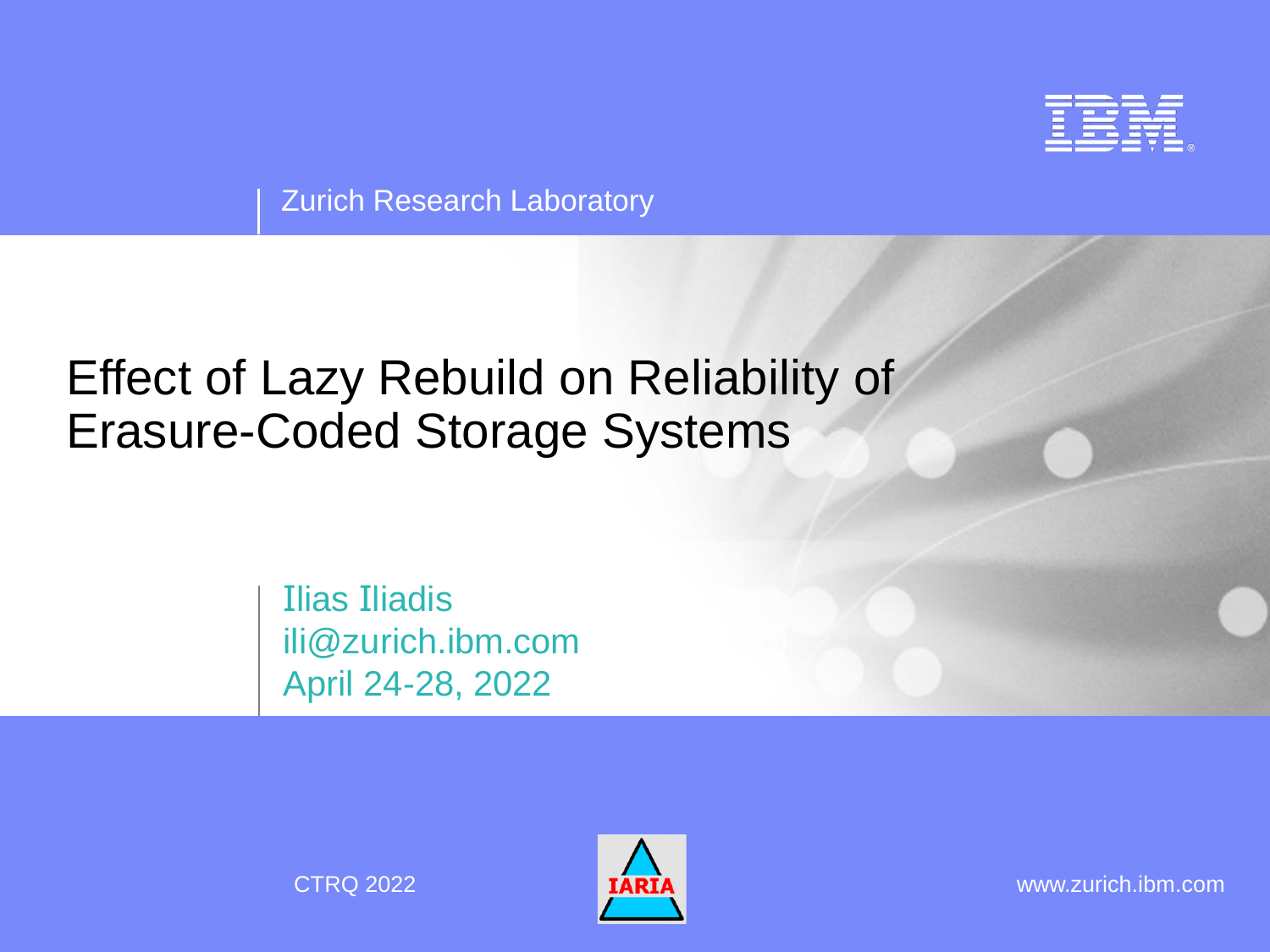

### Short Résumé

- Position
	- IBM Research Zurich Laboratory since 1988
- Research interests
	- performance evaluation
	- optimization and control of computer communication networks
	- reliability of storage systems
	- storage provisioning for Big Data
	- cloud infrastructures
	- switch architectures
	- stochastic systems
- Affiliations
	- IARIA Fellow
	- senior member of IEEE
	- IFIP Working Group 6.3
- Education
	- Ph.D. in Electrical Engineering from Columbia University, New York
	- M.S. in Electrical Engineering from Columbia University, New York
	- B.S. in Electrical Engineering from the National Technical University of Athens, Greece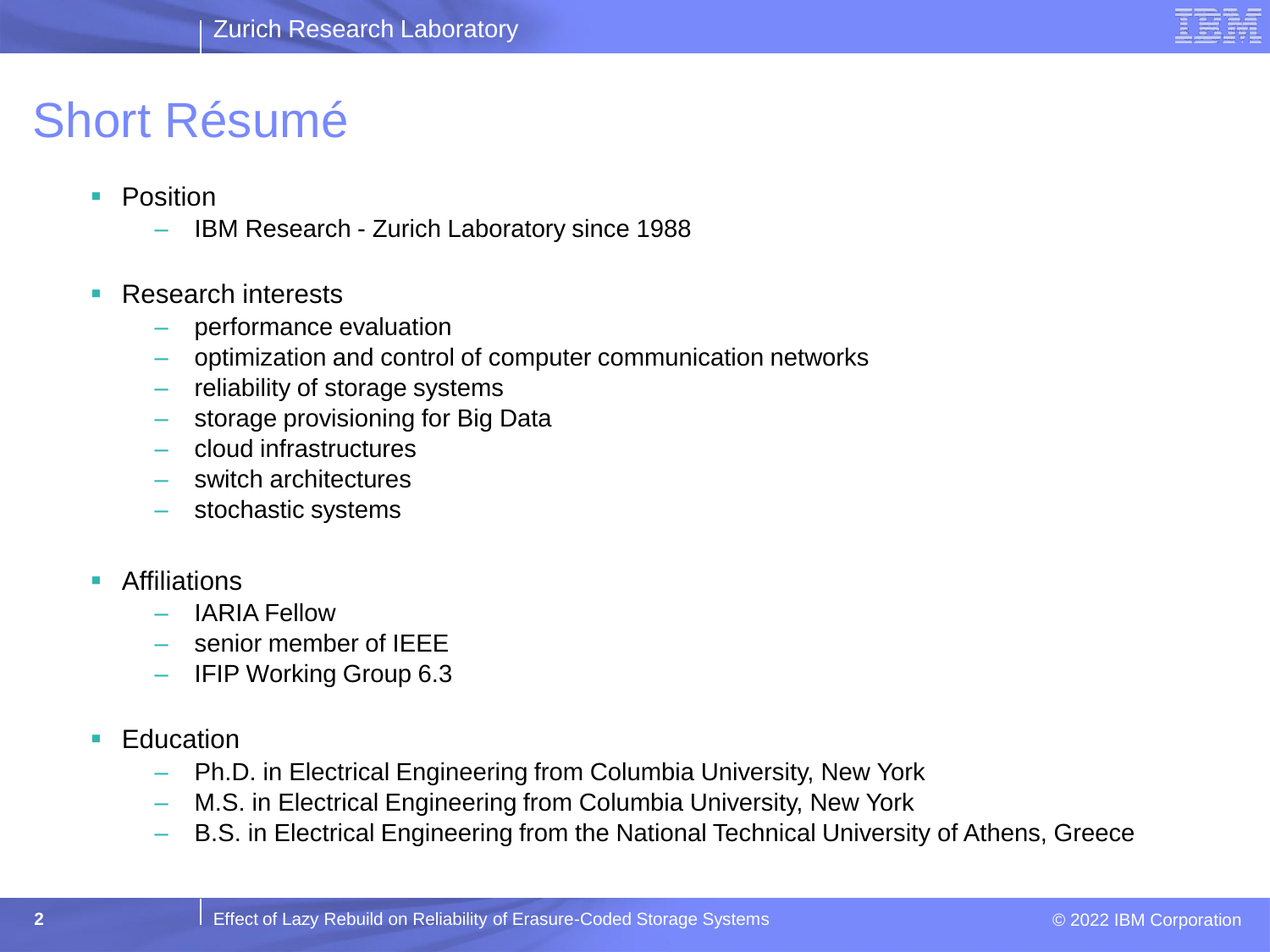

# Data Losses in Storage Systems

- Storage systems suffer from data losses due to
	- component failures
		- ➢ disk failures
		- ➢ node failures
	- media failures
		- ➢ unrecoverable and latent media errors
- Reliability enhanced by a large variety of redundancy and recovery schemes
	- RAID systems (**R**edundant **A**rray of **I**ndependent **D**isks)

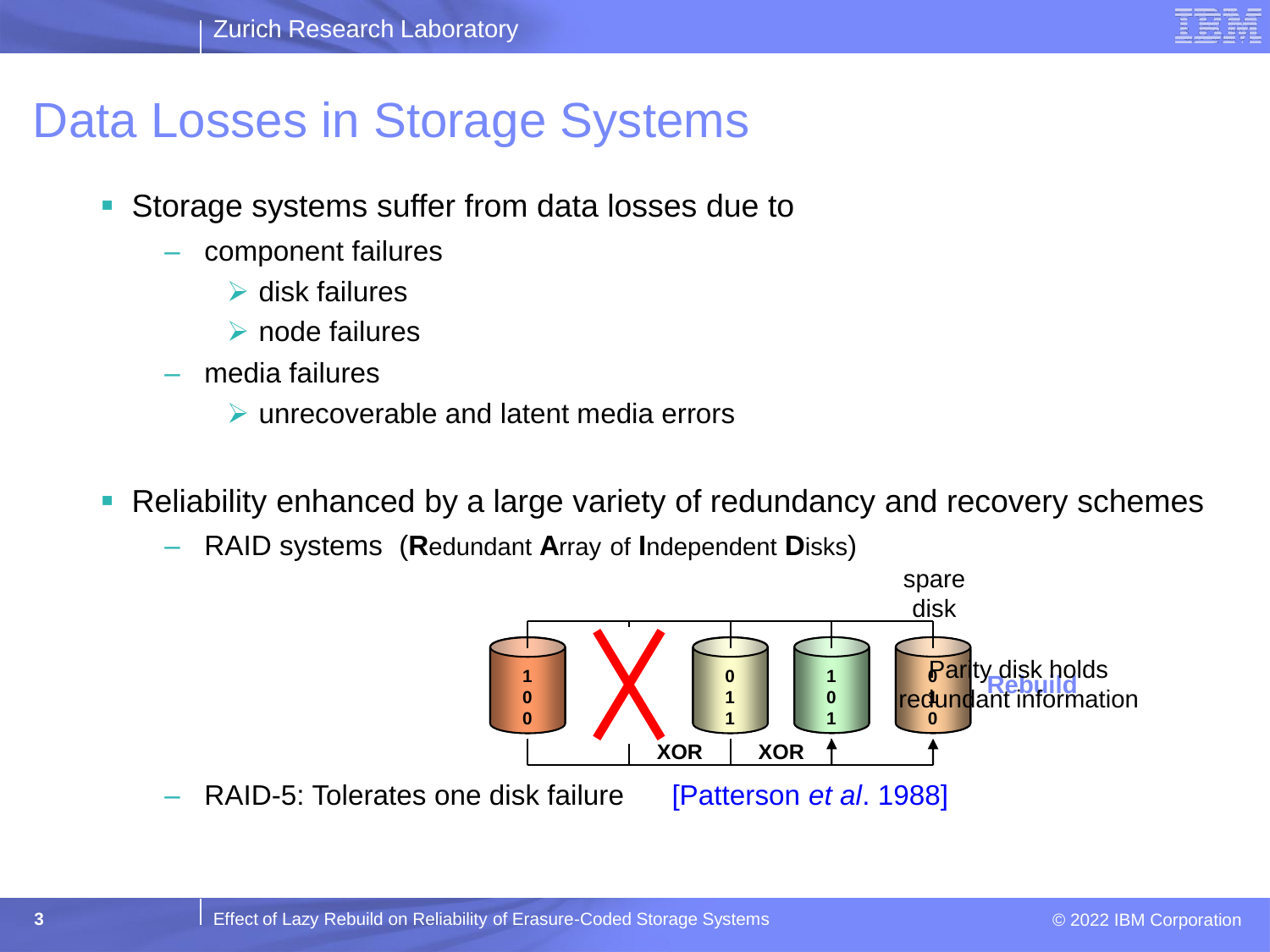

# Data Losses in Storage Systems

- Storage systems suffer from data losses due to
	- component failures
		- ➢ disk failures
		- ➢ node failures
	- media failures
		- ➢ unrecoverable and latent media errors
- Reliability enhanced by a large variety of redundancy and recovery schemes
	- RAID systems



- RAID-5: Tolerates one disk failure
- RAID-6: Tolerates two disk failures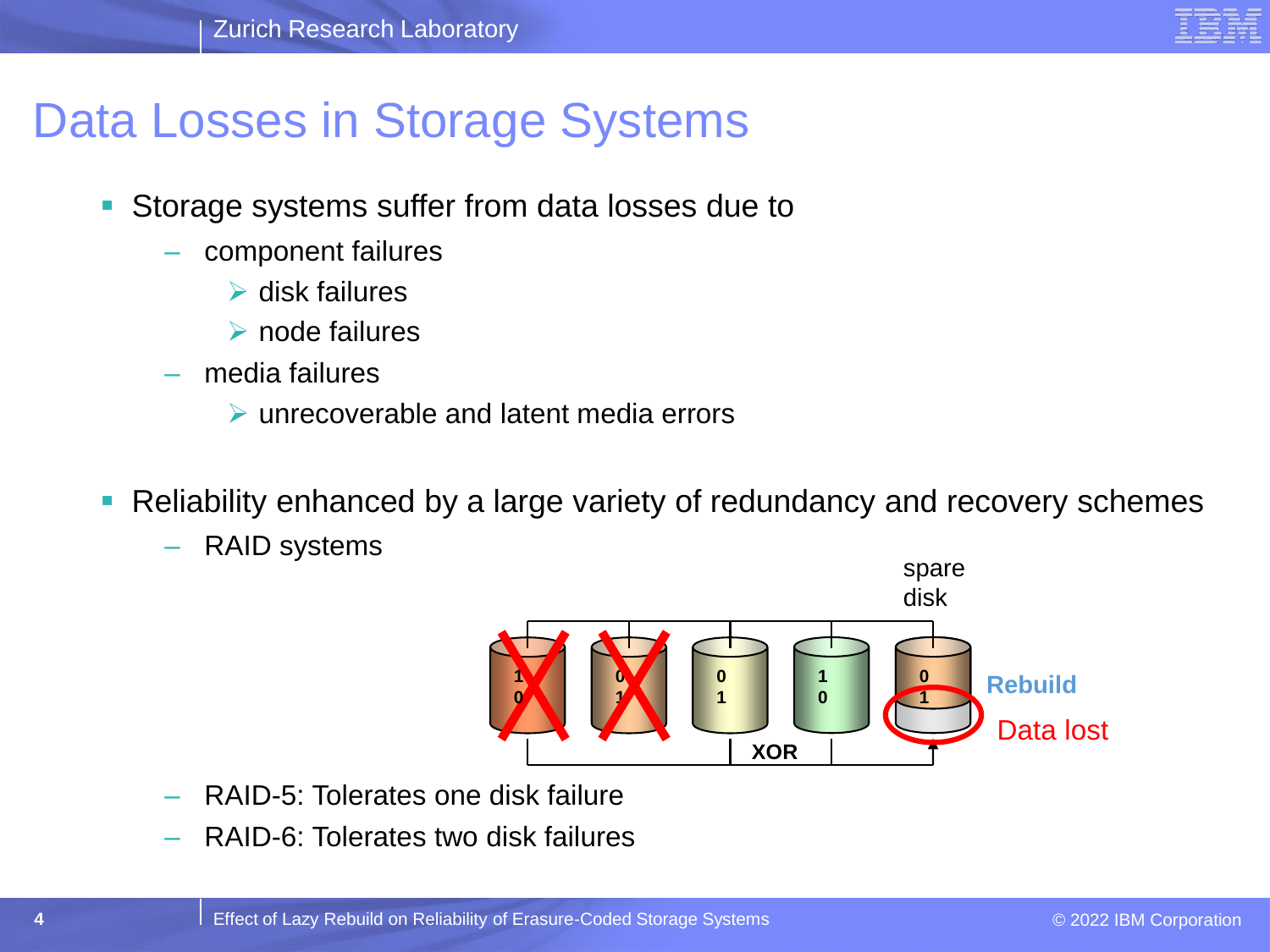

### Erasure Coded Schemes

- User data divided into blocks (symbols) of fixed size
	- Complemented with parity symbols

➢ codewords



- (*m,l*) maximum distance separable (MDS) erasure codes
- Any subset of *l* symbols can be used to reconstruct the codeword



Microsoft Azure : Three-way replication  $(3,1) \rightarrow s_{\text{eff}} = 33\%$  to LRC (16,12)  $\rightarrow s_{\text{eff}} = 75\%$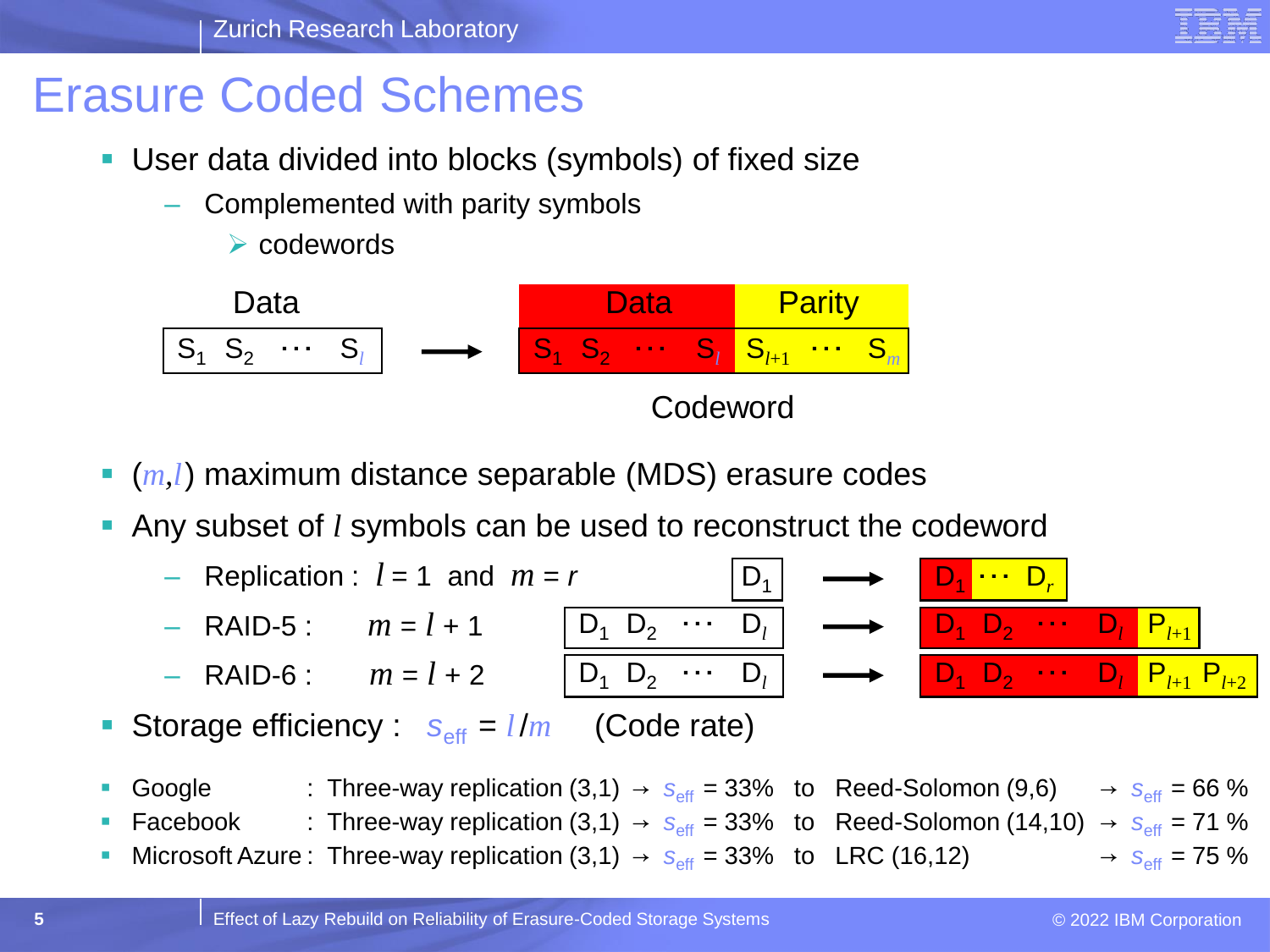

## Lazy Rebuild Scheme

- Erasure coding
	- reduction in storage overhead
	- improvement of reliability achieved

but

repair problem

➢ increased network traffic needed to repair data lost

#### ➢ Solution: **lazy rebuild**

- rebuild process not triggered immediately upon first device failure
- rebuild process delayed until additional device failures occur
	- $\checkmark$  reduces recovery bandwidth
	- $\checkmark$  keeps the impact on read performance and data durability low

M. Silberstein et al. "Lazy means smart: Reducing repair bandwidth costs in erasure-coded distributed storage", SYSTOR 2014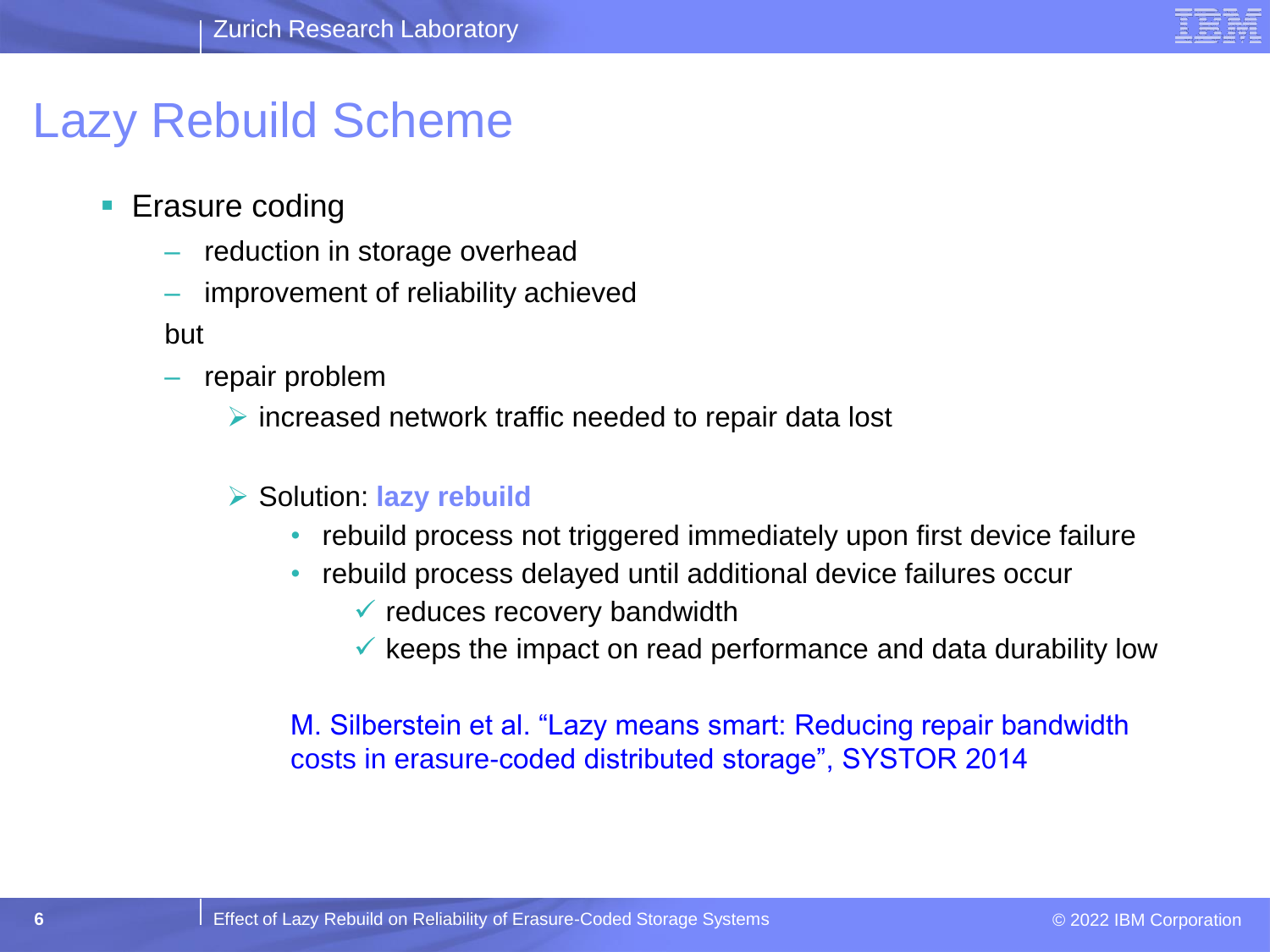

# Reliability of Erasure Coded Systems

- Analytical closed-form expressions for the MTTDL and EAFDL of erasure coded systems in the presence of latent errors
	- I. Iliadis, "Reliability Assessment of Erasure-Coded Storage Systems with Latent Errors", CTRQ 2021
	- General method for obtaining the MTTDL and EAFDL
		- $\triangleright$  Most likely path that leads to data loss
			- direct path to data loss

### **OBJECTIVE**

To assess system reliability when the lazy rebuild scheme is employed

#### **RESULTS**

- Theoretical assessment of the effect of lazy rebuild on reliability
- **Evaluation of MTTDL and EAFDL** 
	- Analytical approach that does not involve Markovian analysis
		- $\triangleright$  EAFDL and MTTDL tend to be insensitive to the failure time distributions
			- Real-world distributions, such as Weibull and gamma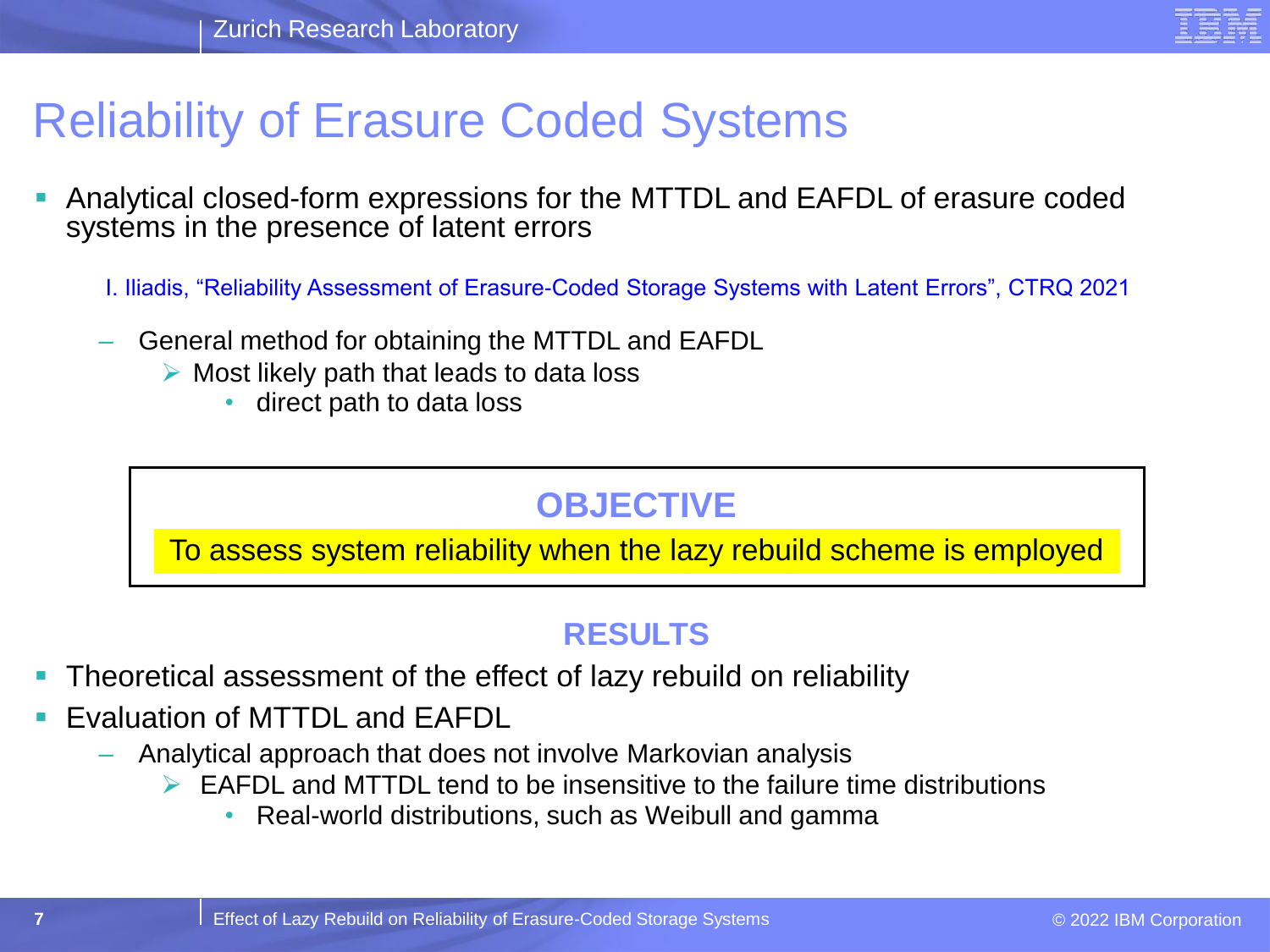

# Reliability Metrics – MTTDL and EAFDL



- Data loss events documented in practice by Yahoo!, LinkedIn, Facebook and Amazon
	- Amazon S3 (Simple Storage Service) is designed to provide 99.999999999% durability of objects over a given year
		- $\triangleright$  average annual expected loss of a fraction of 10<sup>-11</sup> of the data stored in the system
- Assess the implications of system design choices on the
	- frequency of data loss events
		- ➢ **Mean Time to Data Loss (MTTDL)**
	- amount of data lost
		- ➢ **Expected Annual Fraction of Data Loss (EAFDL)**
			- I. Iliadis and V. Venkatesan,

"Expected Annual Fraction of Data Loss as a Metric for Data Storage Reliability", MASCOTS 2014

– These two metrics provide a useful profile of the magnitude and frequency of data losses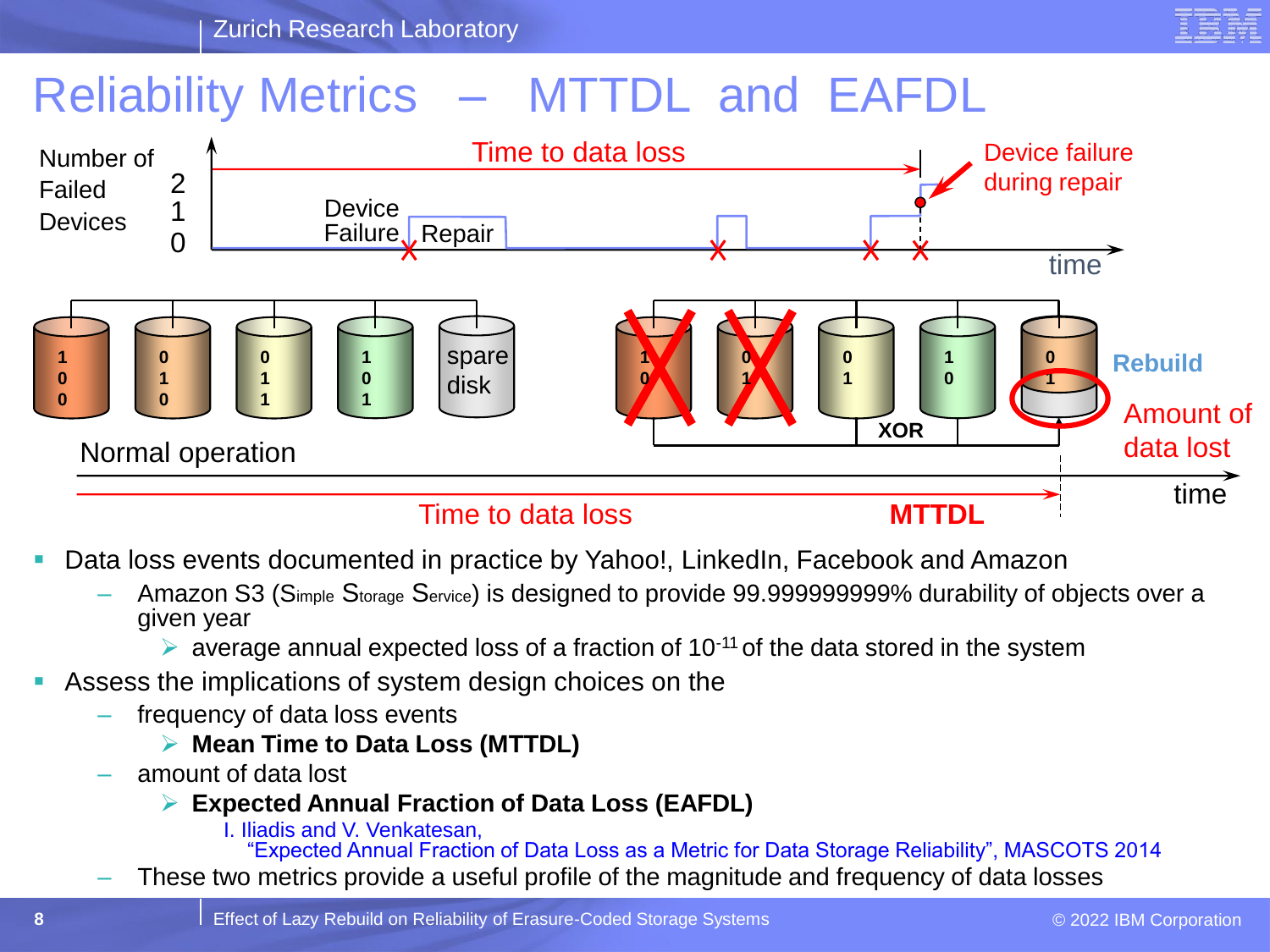

# Non-Markov Analysis for MTTDL and EAFDL



- EAFDL evaluated in parallel with MTTDL
	- $\tilde{r}$  : Minimum number of device failures that may lead to data loss ( $\tilde{r} = m l + 1$ )
	- : Lazy rebuild threshold (  $0 \le d < m l$  )
	- *e* : Exposure Level: maximum number of symbols that any codeword has lost
	- *T<sup>i</sup>* : Cycles (Fully Operational Periods / Repair Periods)
	- **P**<sub>DL</sub> : Probability of data loss during repair period
	- : Amount of data lost upon a first-device failure
	- : Amount of user data stored in a system comprised of *n* devices
	- $1/\lambda$  . Mean Time to Failure (MTTF) of a device

$$
\triangleright \quad \text{MTTDL} = \sum_{i} E(T_i) = \frac{E(T)}{P_{\text{DL}}} \qquad \qquad \text{EAFDL} \approx \frac{E(Q)}{E(T) \text{ U}}
$$

- System evolution does not depend only on the latest state, but on the entire path
	- $\triangleright$  underlying models are not semi-Markov

#### **MTTDL and EAFDL expressions obtained using non-Markov analysis**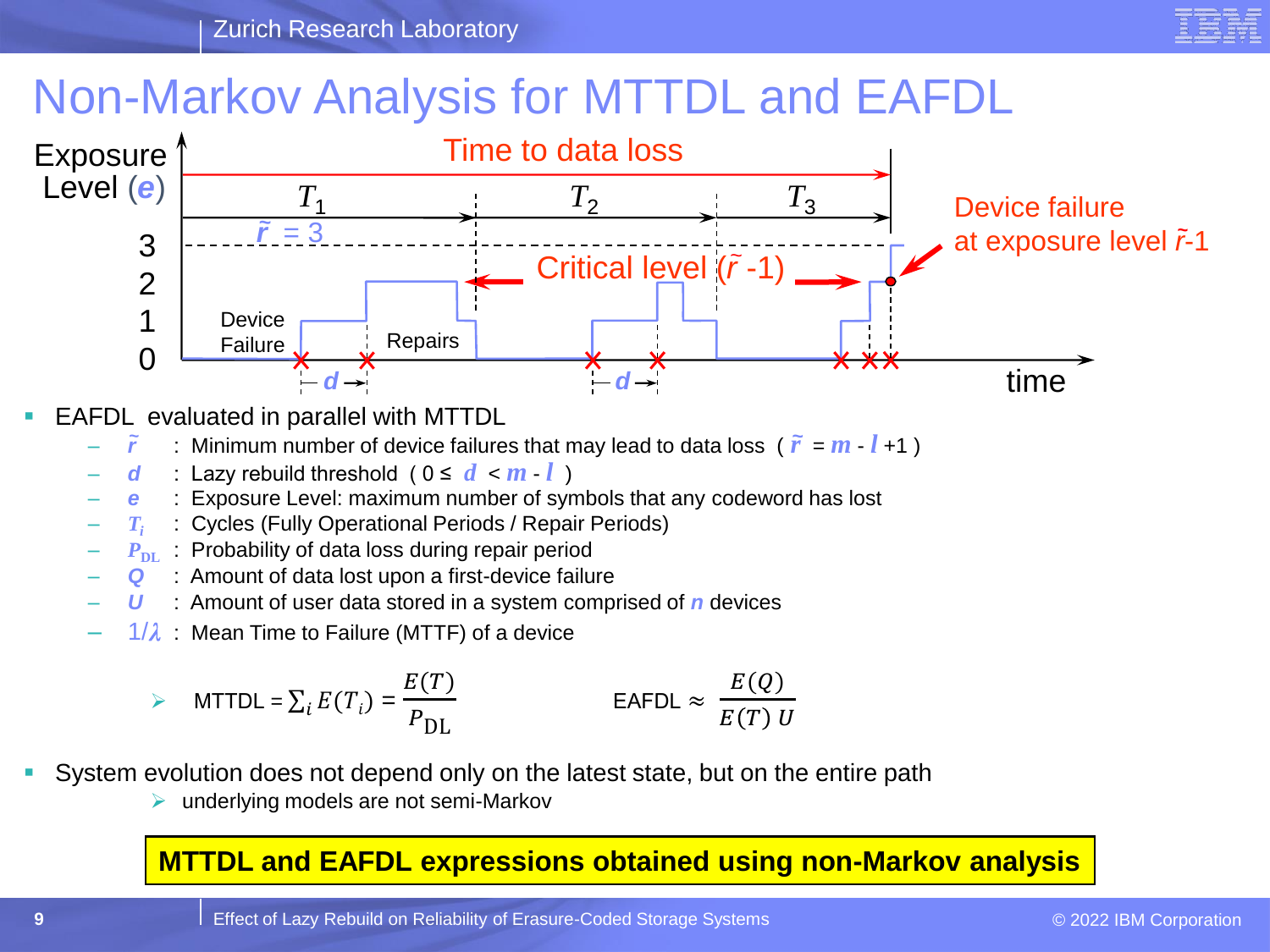

## Redundancy Placement

#### Erasure code with codeword length 3



Clustered Placement



#### Declustered Placement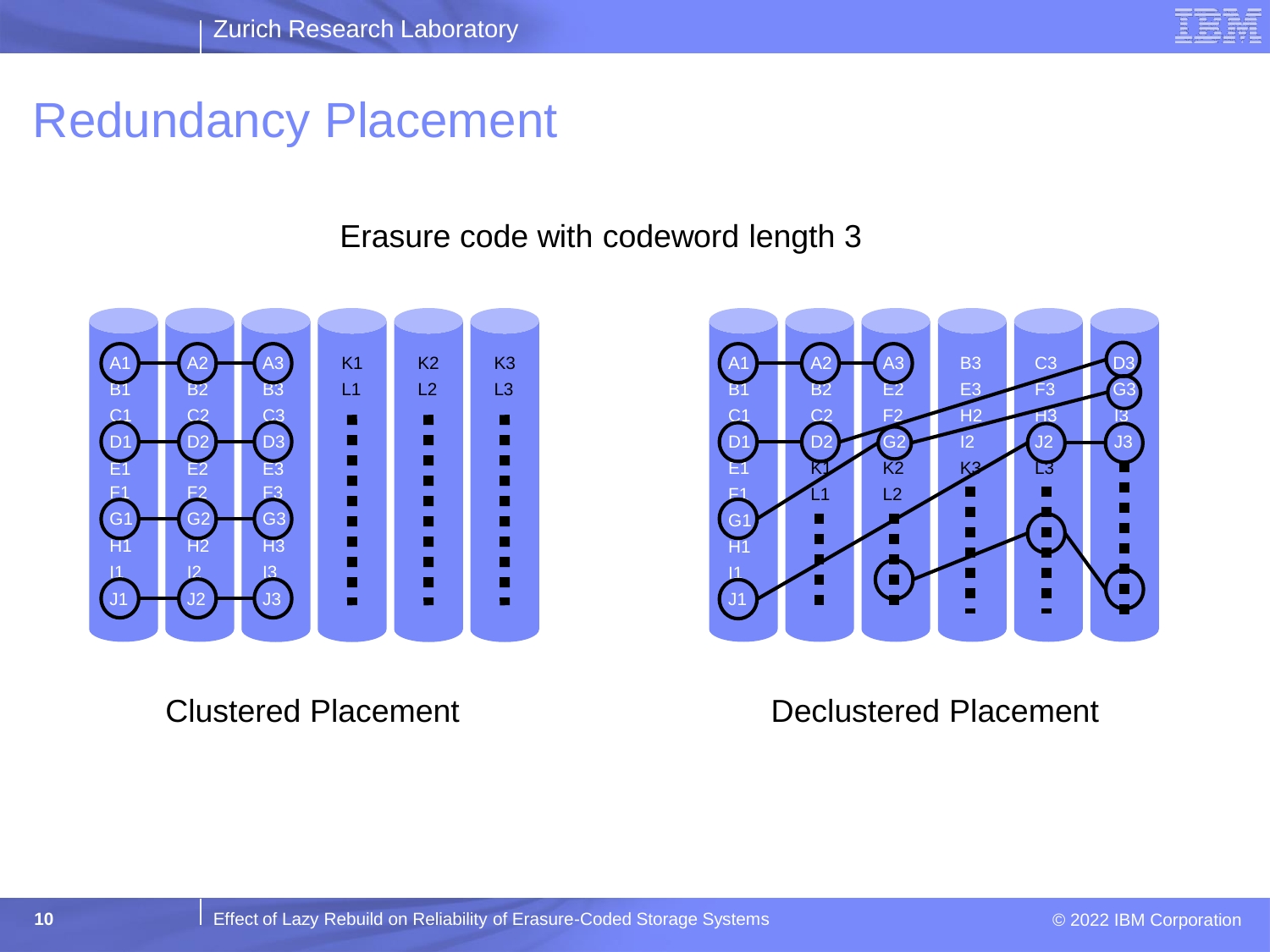

# Device Failure and Rebuild Process



Clustered Placement Declustered Placement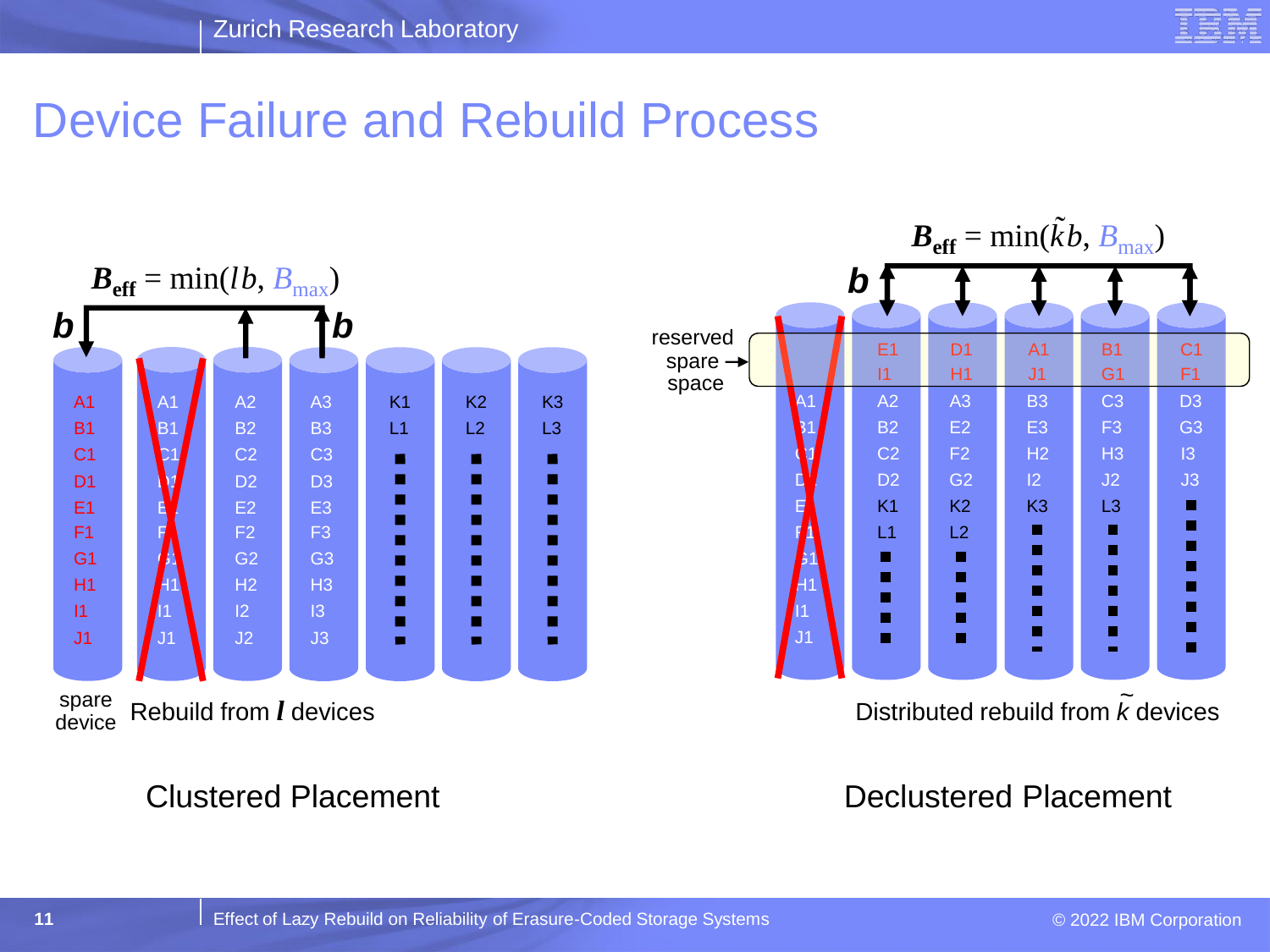

D D

D

…

*c*

*b*

# System Model



#### **Parameters**

- **n** : number of storage devices
- **k** : number of devices in a group
- *c* : amount of data stored on each device
- *C* : number of codeword symbols stored in a device
- *b* : average reserved rebuild bandwidth per device
- $-1/\lambda$  : Mean Time to Failure (MTTF) of a device
	- General non-exponential failure distributions
- $-$  1/ $\mu$  : Time to read (or write) an amount of c data at a rate b from (or to) a device

•  $1/\mu = c/b$ 

 $\triangleright$  Highly reliable devices:  $\lambda/\mu \ll 1$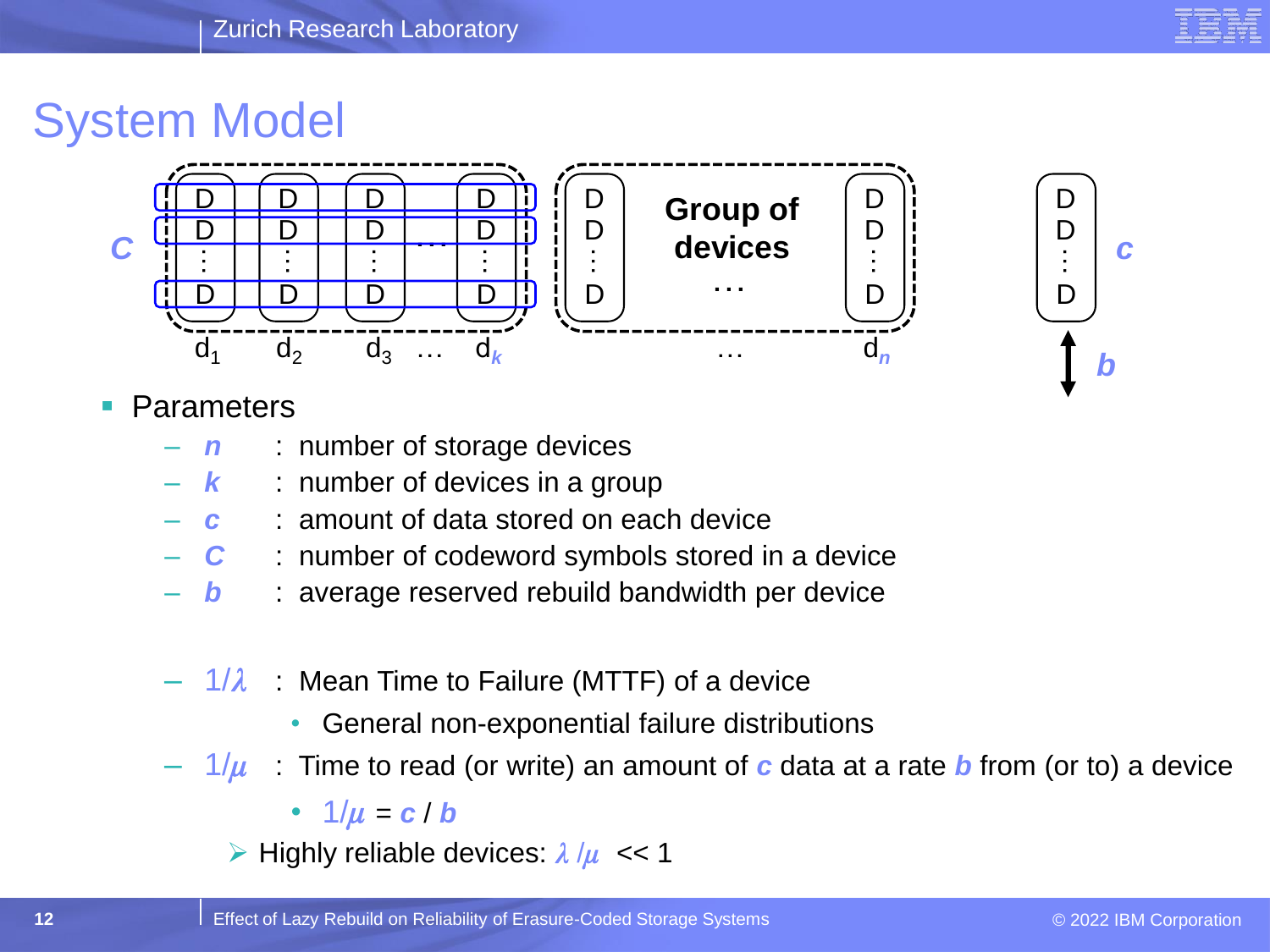

# Theoretical Results

– *n* : number of storage devices – *k* : group size (number of devices in a group) – *c* : amount of data stored on each device – **(***m,l***)** : MDS erasure code – *d* : lazy rebuild threshold – *b* : reserved rebuild bandwidth per device – *B***max** : Maximum network rebuild bandwidth per group of devices – **1/** : mean time to failure of a storage device – *P<sup>s</sup>* : probability of an unrecoverable sector (symbol) error and where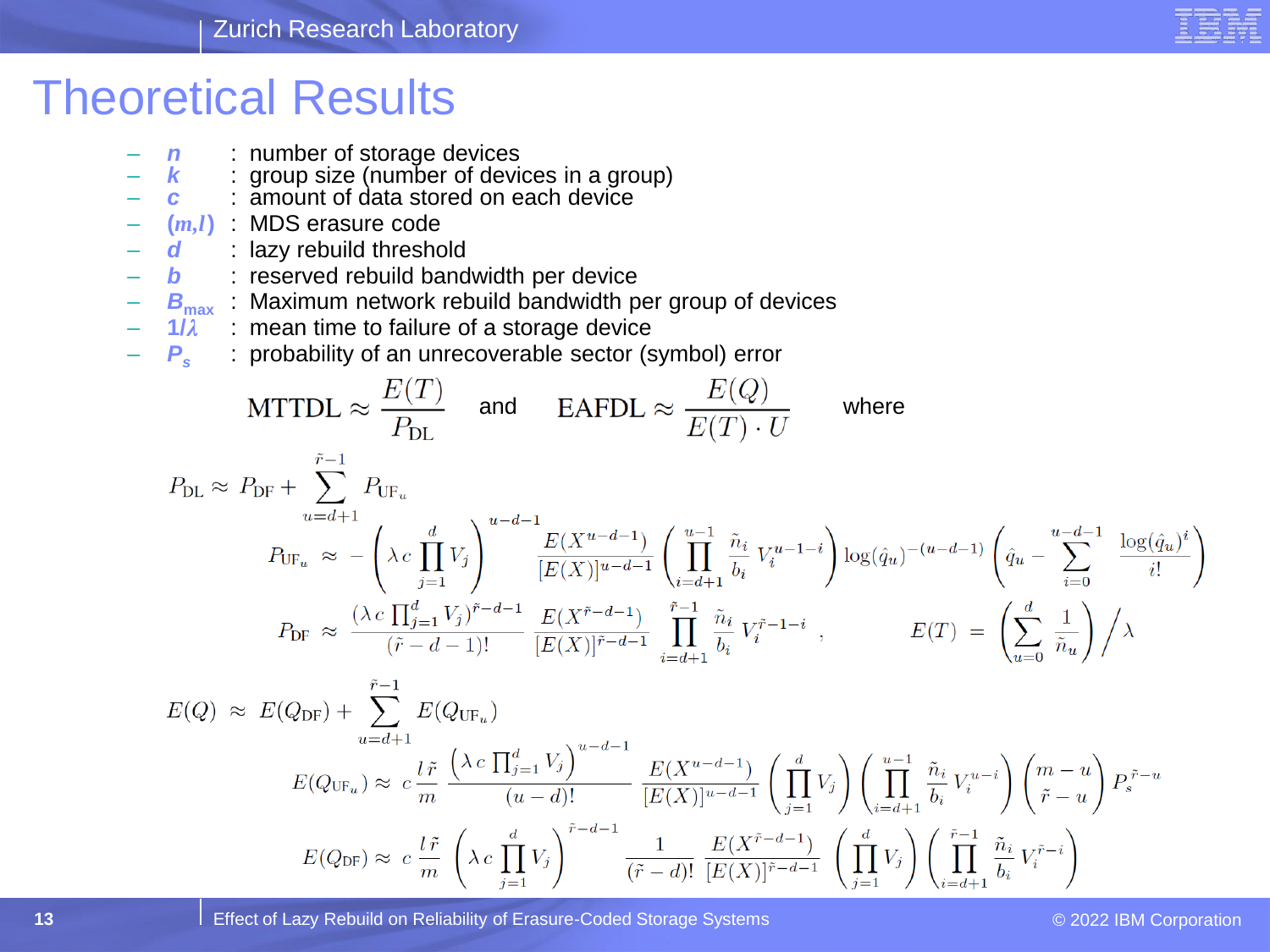

# Numerical Results

| $- n$ |                                          | $= 64$                          | : number of storage devices            |
|-------|------------------------------------------|---------------------------------|----------------------------------------|
| $ c$  |                                          | $= 12$ TB                       | : amount of data stored on each device |
| $- s$ |                                          | $= 512 B$                       | : sector size                          |
|       | $-1/\lambda$                             | $= 300,000 h$                   | $:$ MTTF                               |
| $- b$ |                                          | $= 50$ MB/s                     | : reserved rebuild bandwidth           |
|       | $\triangleright$ 1/ $\mu$ = c/b = 66.7 h |                                 | : MTTR                                 |
|       | $\triangleright$ $\lambda/\mu$           |                                 | $= 0.0002 \ll 1$ : MTTR to MTTF ratio  |
|       | $-$ m                                    | $= 16$                          | : number of symbols per codeword       |
|       |                                          | : P(unrecoverable sector error) |                                        |

- **E** Numerical results for two system configurations
	- Declustered placement

 $\triangleright$  **k** = **n** = 64

– Clustered placement

 $\triangleright$   $k = 16$ 

• System comprises 4 clustered groups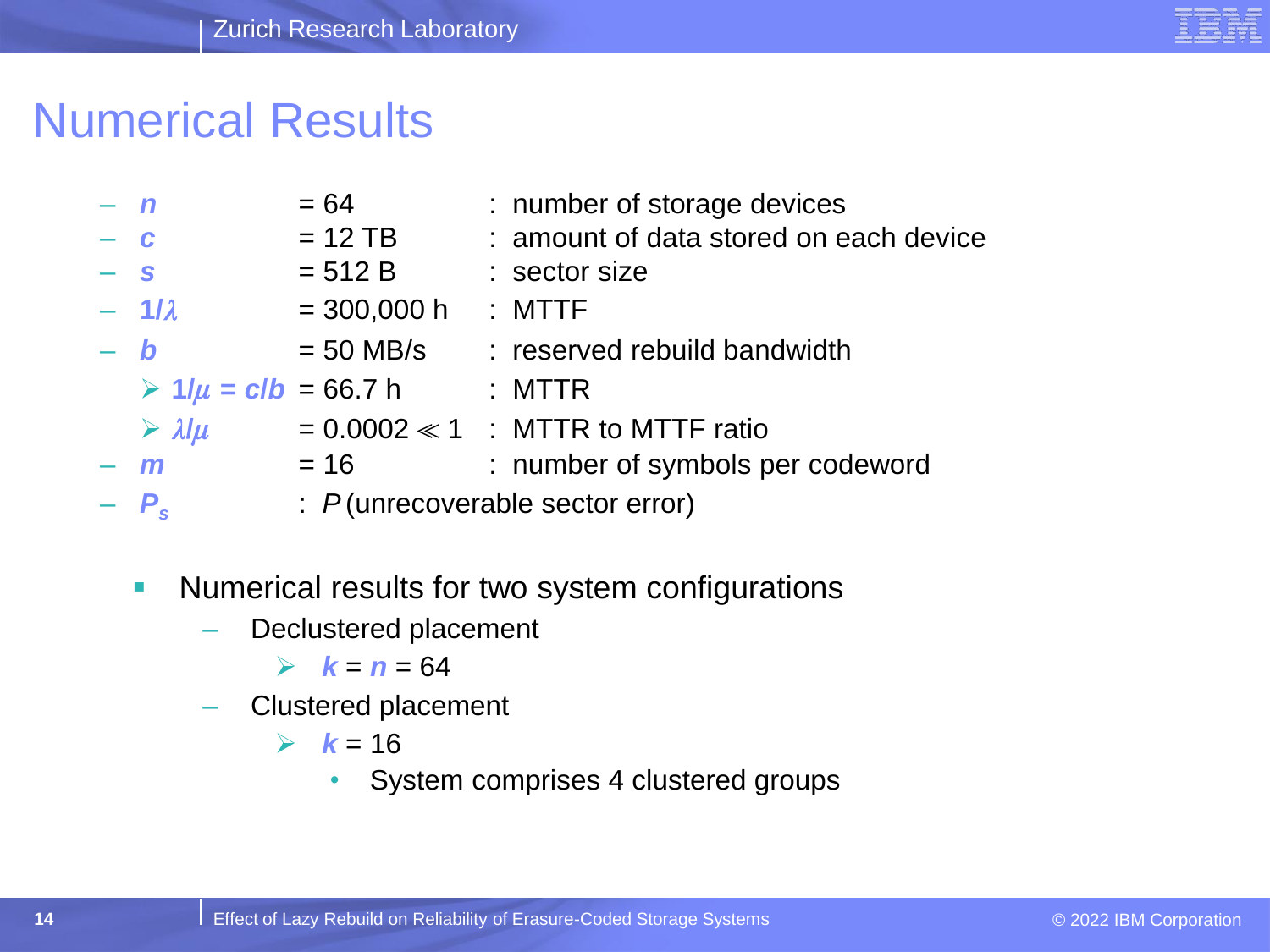

# Effect of Latent Errors on MTDDL





- MTTDL decreases monotonically with Ps and exhibits  $m-l-d$  plateaus
- Field measurements show  $P_s$  to be in the interval [4.096x10<sup>-11</sup>, 5x10<sup>-9</sup>]
	- MTTDL significantly degraded by the presence of latent errors
- **Increasing the number of parities (reducing** *l***) improves reliability by orders of magnitude**
- Employing lazy rebuild degrades reliability by orders of magnitude
- **The declustered placement scheme achieves a significantly higher MTTDL than the clustered one**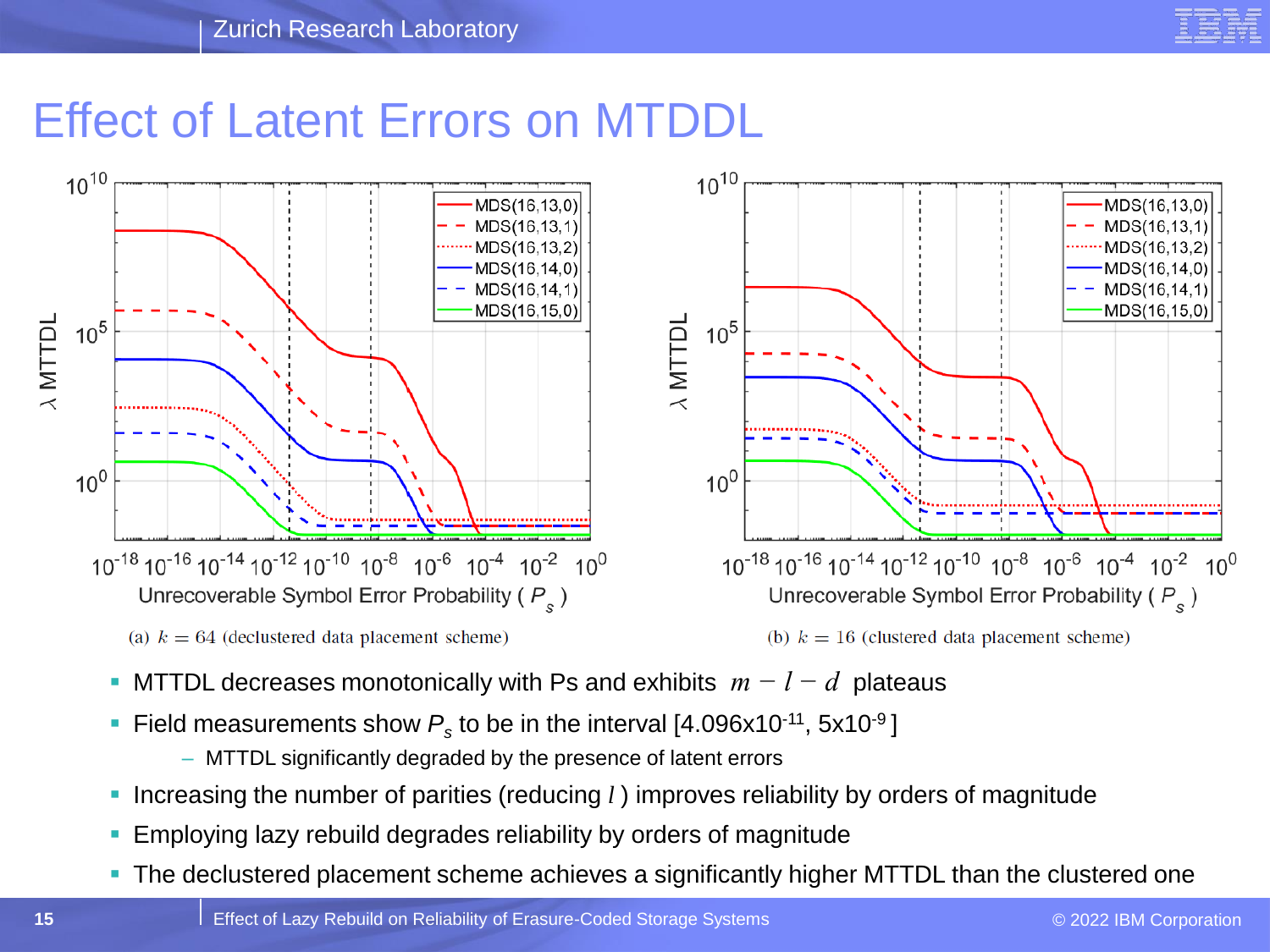

### Effect of Latent Errors on EAFDL



- EAFDL affected at high sector error probabilities
- EAFDL unaffected by the presence of latent errors in the region of practical interest
- Increasing the number of parities (reducing *l*) improves reliability by orders of magnitude
- **Employing lazy rebuild degrades reliability by orders of magnitude**
- **The declustered placement scheme achieves a significantly lower EAFDL than the clustered one**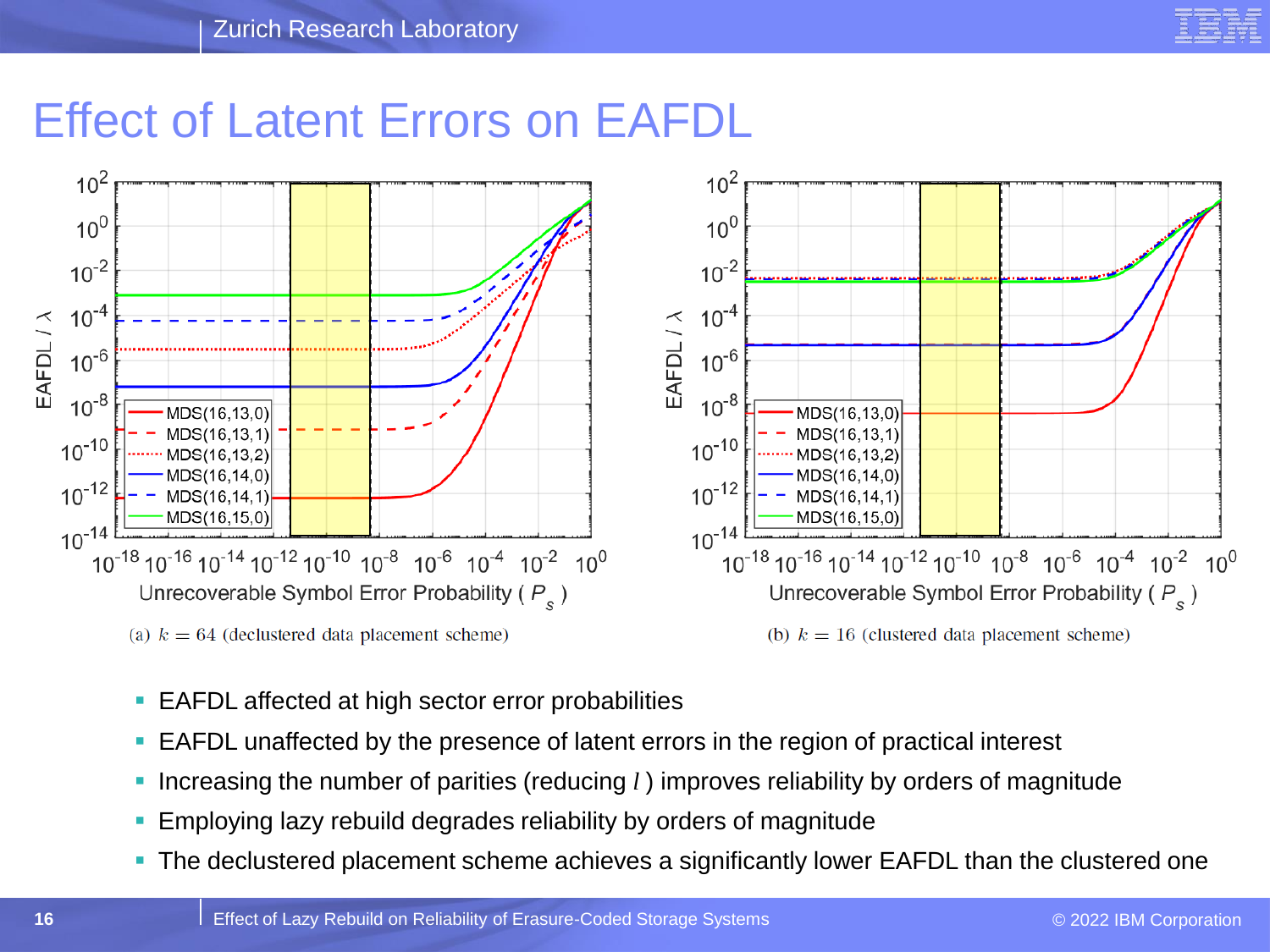# Effect of Latent Errors on E(H)



- **Example 1** In the interval [4.096x10<sup>-11</sup>, 5x10<sup>-9</sup>] of practical importance for  $P_s$ 
	- E(H) significantly degraded by the presence of latent errors
	- E(H) not significantly affected by the employment of lazy rebuild